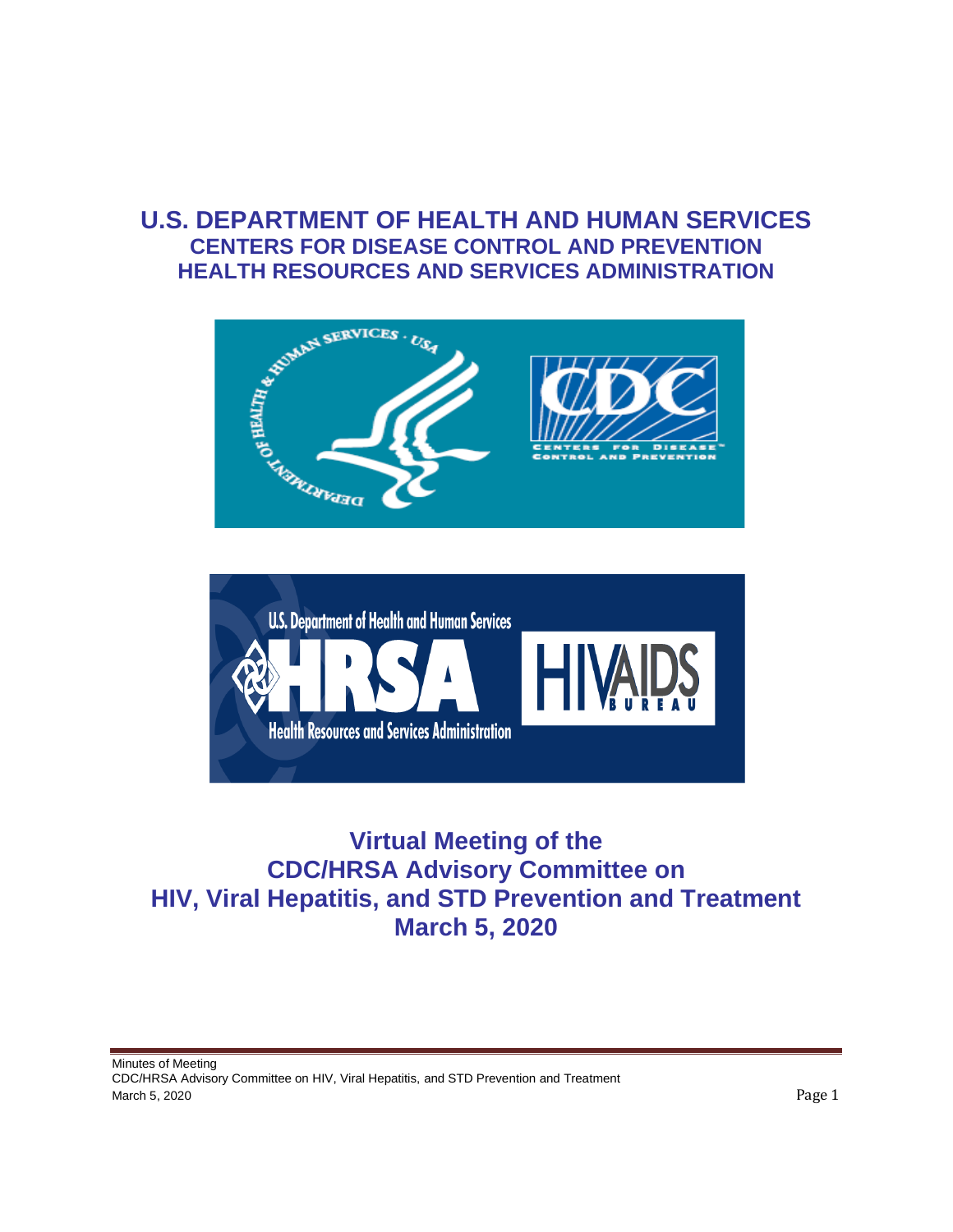# **Table of Contents**

| Recommendation Letter on Recency Assay-Based Incidence Estimation Pilot Project 5 |  |  |
|-----------------------------------------------------------------------------------|--|--|
|                                                                                   |  |  |
|                                                                                   |  |  |
|                                                                                   |  |  |
| Attachment 2: Recommendation Letter on Recency Assay-Based Incidence Estimation   |  |  |
|                                                                                   |  |  |
|                                                                                   |  |  |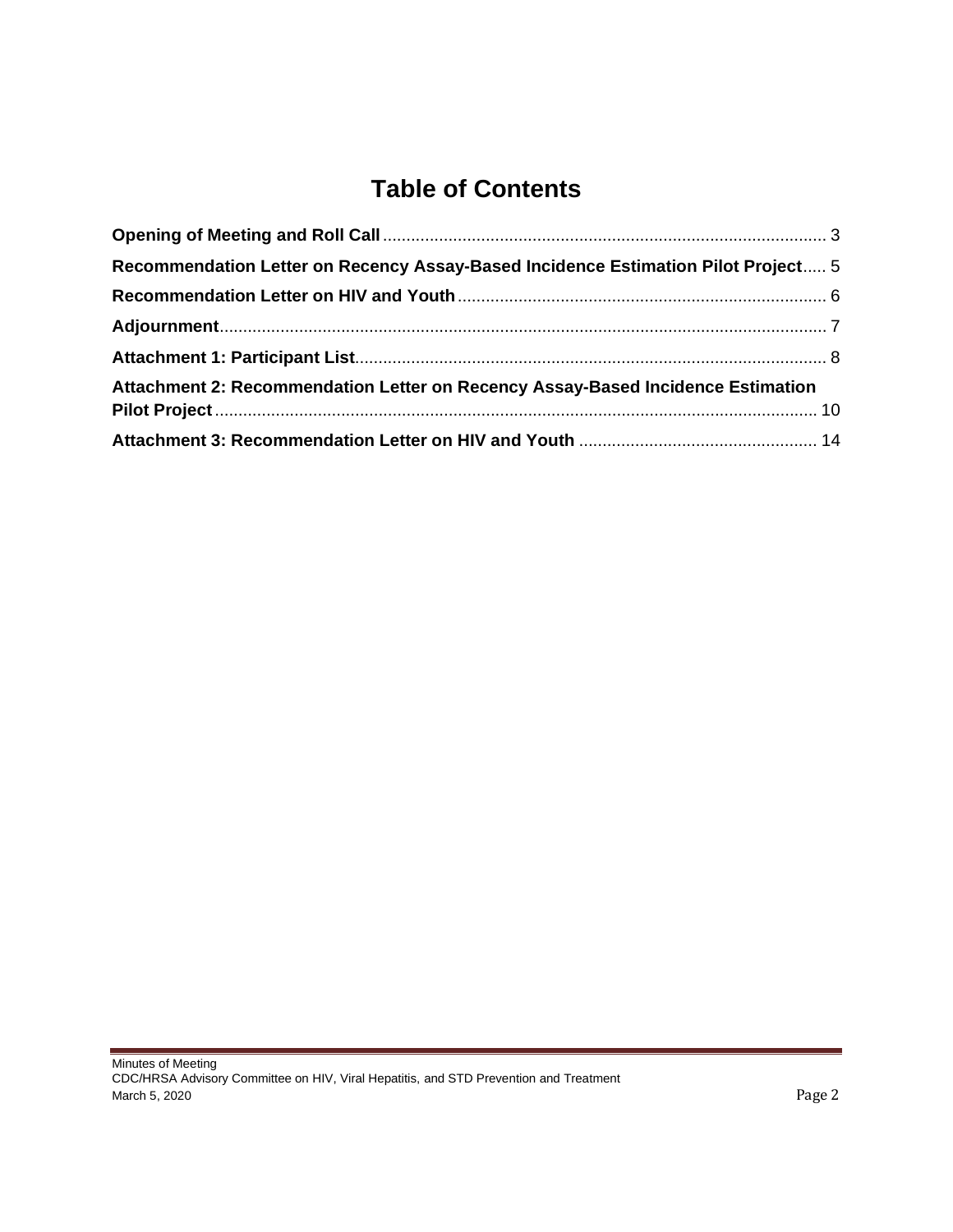



# **U.S. DEPARTMENT OF HEALTH AND HUMAN SERVICES CENTERS FOR DISEASE CONTROL AND PREVENTION HEALTH RESOURCES AND SERVICES ADMINISTRATION**

# **CDC/HRSA ADVISORY COMMITTEE ON HIV, VIRAL HEPATITIS, AND STD PREVENTION AND TREATMENT VIRTUAL MEETING March 5, 2020**

# **Minutes of the Meeting**

The U.S. Department of Health and Human Services (HHS), the Centers for Disease Control and Prevention (CDC) National Center for HIV/AIDS, Viral Hepatitis, Sexually Transmitted Diseases (STDs) and Tuberculosis (TB) Prevention (NCHHSTP), and the Health Resources and Services Administration (HRSA) HIV/AIDS Bureau (HAB) convened a virtual meeting of the CDC/HRSA Advisory Committee on HIV, Viral Hepatitis, and STD Prevention and Treatment (CHAC). The proceedings were held on March 5, 2020.

The CHAC is a committee that is chartered under the Federal Advisory Committee Act (FACA) to advise the Secretary of HHS, Director of CDC, and Administrator of HRSA on objectives, strategies, policies, and priorities for HIV, viral hepatitis, and STD prevention and treatment efforts for the nation.

The meeting was open to the public (*Attachment 1: Participant List*). Information for the public to attend the CHAC meeting remotely via teleconference was published in the *Federal Register* in accordance with FACA rules and regulations.

# **Opening of Meeting and Roll Call**

**Laura Cheever, MD, ScM** Associate Administrator, HRSA, HAB CHAC Designated Federal Officer (DFO), HRSA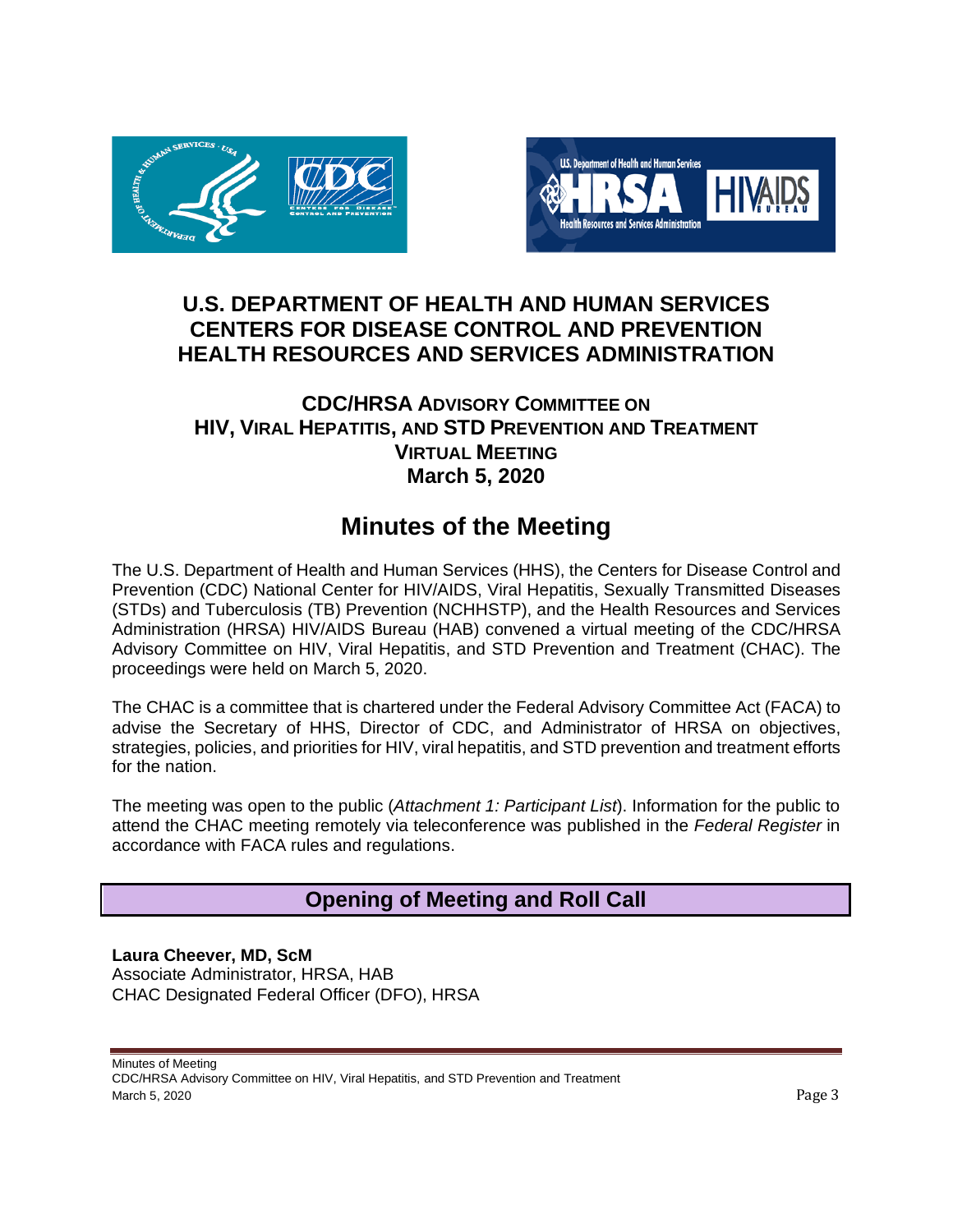<span id="page-3-0"></span>Dr. Cheever called the proceedings to order at 3:12 p.m. ET. Dr. Cheever announced that CHAC meetings are open to the public and all comments made during the proceedings are a matter of public record.

Dr. Cheever conducted a roll call to determine the CHAC voting members and ex-officio members (or their alternates) in attendance. She reminded the CHAC voting members of their responsibility to disclose any potential individual and/or institutional conflicts of interest for the public record and to recuse themselves from voting or participating in these matters.

| <b>CHAC Voting Member</b><br>(Institution/Organization)                                                           | <b>Potential Conflict of Interest</b>                                                                                                                                                                                      |
|-------------------------------------------------------------------------------------------------------------------|----------------------------------------------------------------------------------------------------------------------------------------------------------------------------------------------------------------------------|
| Jean Anderson, MD<br>(Johns Hopkins Medical Institutions)                                                         | Recipient of funding from HRSA/RWHAP and has<br>stock in Gilead.                                                                                                                                                           |
| Marvin Belzer, MD, FACP, FSAM<br>(University of Southern California, Keck<br>School of Medicine)                  | Recipient of funding from CDC. HRSA/RWHAP,<br>Substance Abuse and Mental Health Services<br>Administration (SAMHSA), National Institutes of<br>Health (NIH) and is medical editor for the<br>American Board of Pediatrics. |
| Jodie Dionne-Odom, MD<br>(University of Alabama Birmingham)                                                       | Research funding from the NIH and royalties.                                                                                                                                                                               |
| Debra Hauser, MPH<br>(Advocates for Youth)                                                                        | Recipient of CDC and Gilead funding, on Trojan<br>Sexual Health Advisory Committee                                                                                                                                         |
| <b>Venton Hill-Jones</b><br>(Southern Black Policy and Advocacy<br>Network)                                       | Organization receives Gilead Sciences funding.                                                                                                                                                                             |
| Devin Hursey<br>(U.S. People Living with HIV Caucus)                                                              | Recipient of funding from HRSA/RWHAP.                                                                                                                                                                                      |
| Jennifer Kates, PhD<br>(Kaiser Family Foundation)                                                                 | No conflicts disclosed.                                                                                                                                                                                                    |
| Greg Millet, MPH<br>(amfAR)                                                                                       | No conflicts disclosed.                                                                                                                                                                                                    |
| Michael Saag, MD<br>(University of Alabama at Birmingham,<br>School of Medicine, UAB Center for AIDS<br>Research) | Recipient of funding from HRSA/RWHAP and<br>CDC and a consultant for BMS, Merck, Gilead,<br>and VIVE.                                                                                                                      |
| Bradley Stoner, MD, PhD<br>(Washington University School of Medicine))                                            | Recipient of funding from CDC.                                                                                                                                                                                             |
| Lynn E. Taylor, MD, FAASLP<br>(University of Rhode Island)                                                        | Recipient of funding from CDC.                                                                                                                                                                                             |

# **CONFLICT OF INTEREST DISCLOSURES**

Ex-officio members in attendance included: Pradip N. Akolkar, PhD; Paul Gaist, PhD, MPH; Richard Haverkate, MPH; Kay Hayes, MPA; and Neeraj Gandotra, MD. Carl Schmid, Presidential Advisory Committee on HIV/AIDS Liaison, was also in attendance.

Dr. Cheever confirmed that 16 voting members and ex-officio members (or their alternates) were in attendance and constituted a quorum for CHAC to conduct its business on March 5, 2020.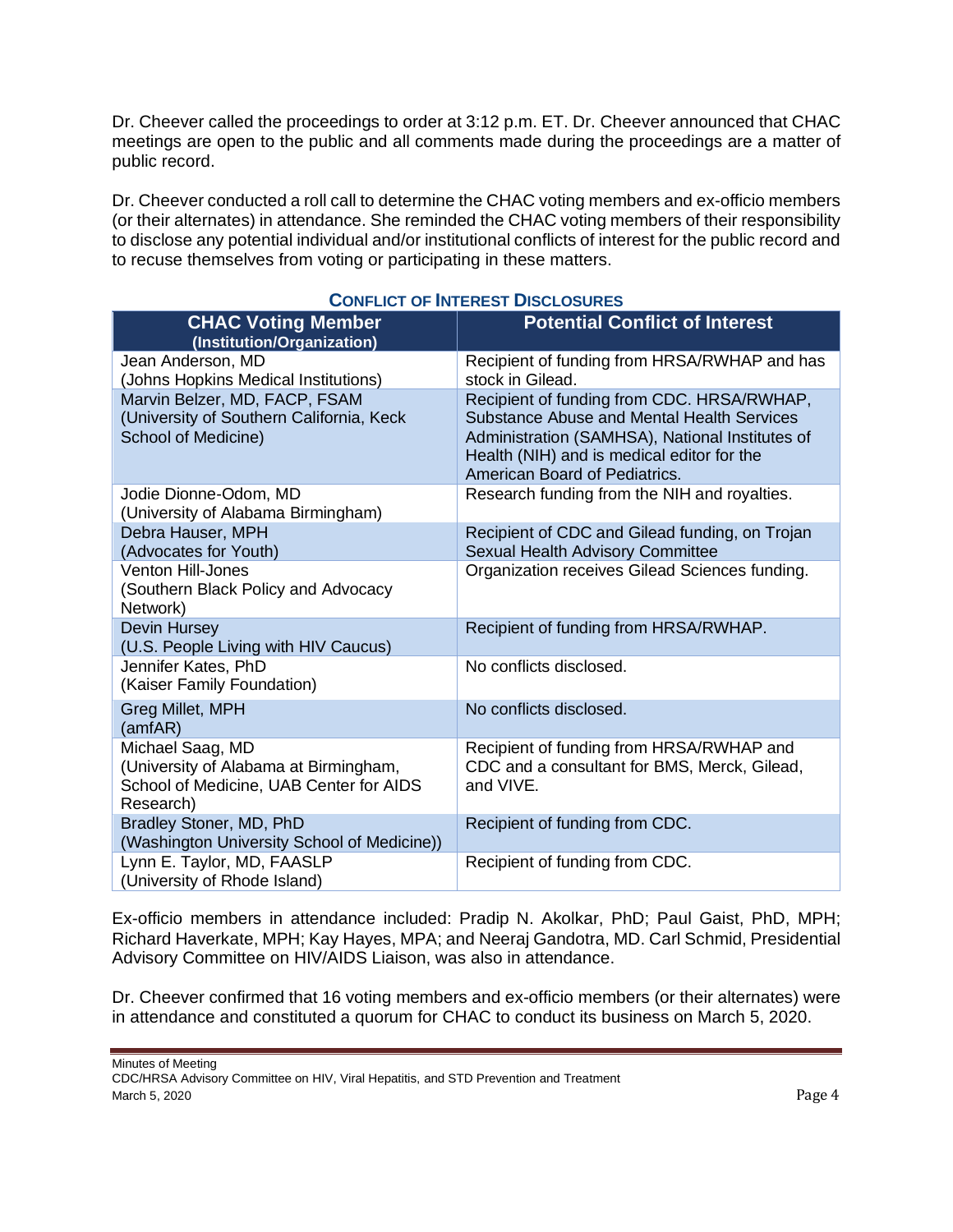### <span id="page-4-0"></span>**CHAC Action**

Dr. Kates made a motion to approve the November 2019 meeting minutes, seconded by Mr. Millet. Dr. Taylor noted that a correction is necessary to the conflict of interests, adding that she is a recipient of CDC funds. The minutes were accepted unanimously with the proposed correction.

# **National HIV Strategy/Ending the Epidemic Review of Recommendation Letter on Recency Assay-based Incidence Estimation Pilot Project**

### **Greg Millet, MPH and Jen Kates, PhD**

Workgroup Co-chairs

During the fall 2019 meeting, the CHAC discussed the CDC's proposed recency testing pilot program, which would be undertaken in the support of the Ending the HIV Epidemic Initiative (EHE). Information about the pilot and recency testing technology was presented to the CHAC by CDC. In addition, the CHAC was provided with a report from a CHAC working group on the National HIV/AIDS Strategy and the EHE (NHAS/EHE), which reviewed plans for the pilot and consulted with key stakeholders in September 2019. Based on this information and concerns raised during the November meeting, the CHAC moved to recommend that CDC consider these concerns and present responses to the CHAC prior to proceeding with the pilot.

The workgroup co-chairs drafted a letter to CDC and HRSA (*Attachment 2*). The letter recommends that CDC provide the CHAC:

- A clear overview of the new information the pilot is expected to produce;
- A plan for including a process evaluation during the pilot that could delineate the advantages and disadvantages of switching to a new technology versus existing methods for determining HIV recency Background on the existing evidence on recency testing relative to current methods;
- Information on the reliability and validity of new HIV infection estimates over time when switching from an old methodology to a new methodology. Will there be issues in data consistency between the two methodologies?
- An assessment of the costs associated with the proposed new testing approach, including costs related to the need for authorization, laboratory workflow changes, and shipping requirements;
- A plan for robust and ongoing community engagement in the development and implementation of the pilot;
- How concerns about the potential harmful use of data will be addressed and mitigated particularly in states with HIV criminalization laws that do not reflect the current scientific facts about HIV transmission; and
- Information on how support would be provided to health departments and laboratories for transitioning to the new testing method.

### **Discussion**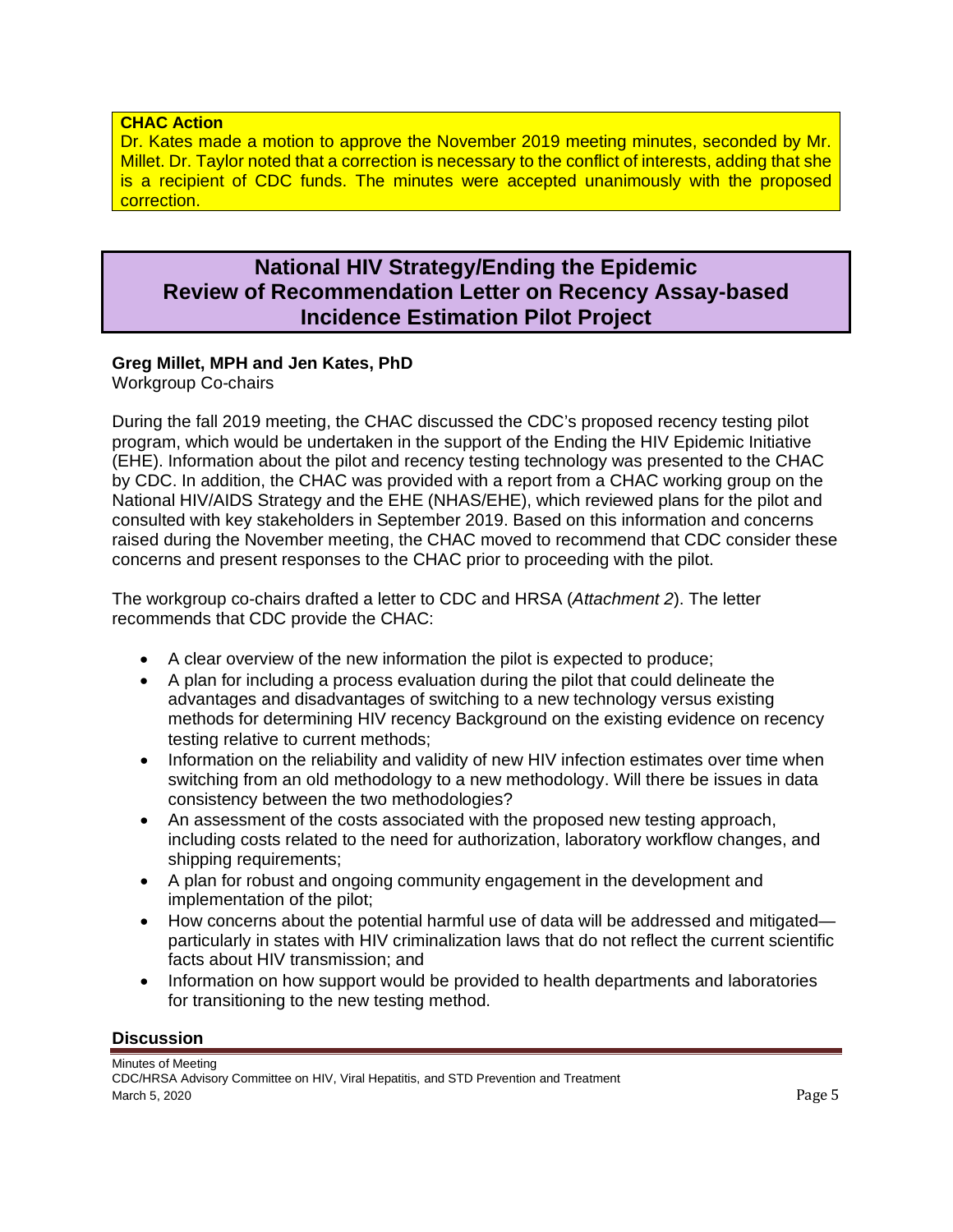<span id="page-5-0"></span>Mr. Hursey asked how long the specimens will be retained. CDC responded that this is still under consideration and it is also looking at the issue of informed consent.

Mr. Hursey asked how the community will be involved in this process. CDC responded that it is working to have extensive community involvement in implementing the pilot. Dr. Stoner added that CDC should respond to concerns before the pilot is conducted.

Mr. Hursey expressed concern about how state laws (e.g., criminalization of HIV transmission) will impact these actions. CDC responded that it is working with state health departments.

Ms. Hauser stated that she had concerns about whether the pilot is necessary and the resources required to conduct the pilot. She stated that she does not think the letter captures these concerns.

#### **CHAC Action**

.

Ms. Hauser made a motion to approve the letter, seconded by Dr. Taylor. The motion passed with one abstention (Mr. Hursey).

# **Recommendation for HIV and Youth**

#### **Debra Hauser, MPH**

Workgroup Chair

Workgroup members have been concerned that EHE does not prioritize the needs of young people, who are disproportionately impacted by HIV. Given that there are effective interventions for this population, the workgroup has drafted a letter to Secretary Azar with recommendations related to young people (*Attachment 3*).

#### **Discussion**

Dr. Saag stated that this population is at very high risk and need to be prioritized.

Dr. Kates stated that this issue goes beyond CDC and HRSA. Dr. Stoner added that the letter is addressed to the Secretary of DHHS and should cover other HHS agencies.

Mr. Schmid suggested that the letter highlight effective activities carried out by CDC and HRSA. Dr. Stoner added that the letter should also discuss EHE. Ms. Hauser stated that the workgroup will revise the introduction to include these suggestions.

## **Adjournment**

Dr. Cheever adjourned the meeting at 3:57 p.m. ET.

#### **CHAC CO-CHAIRS' CERTIFICATION**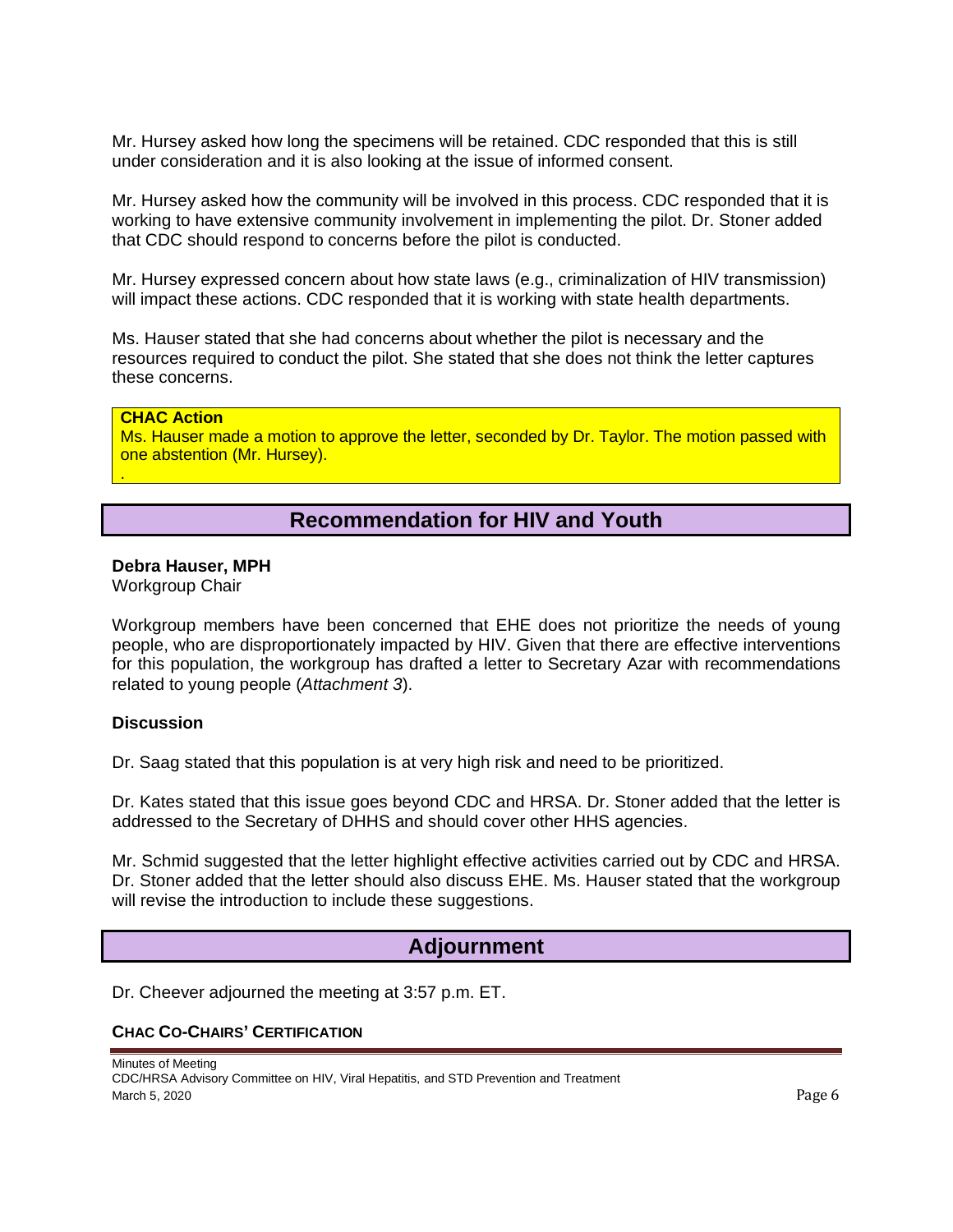<span id="page-6-0"></span>I hereby certify that to the best of my knowledge, the foregoing Minutes of the proceedings are accurate and complete.

Jean R. Anderson, MD, Co-Chair (Date) (Date) CDC/HRSA Advisory Committee on HIV, Viral Hepatitis and STD Prevention and **Treatment** 

Bradley Stoner, MD, PhD, Co-Chair (Date) CDC/HRSA Advisory Committee on HIV, Viral Hepatitis and STD Prevention and **Treatment**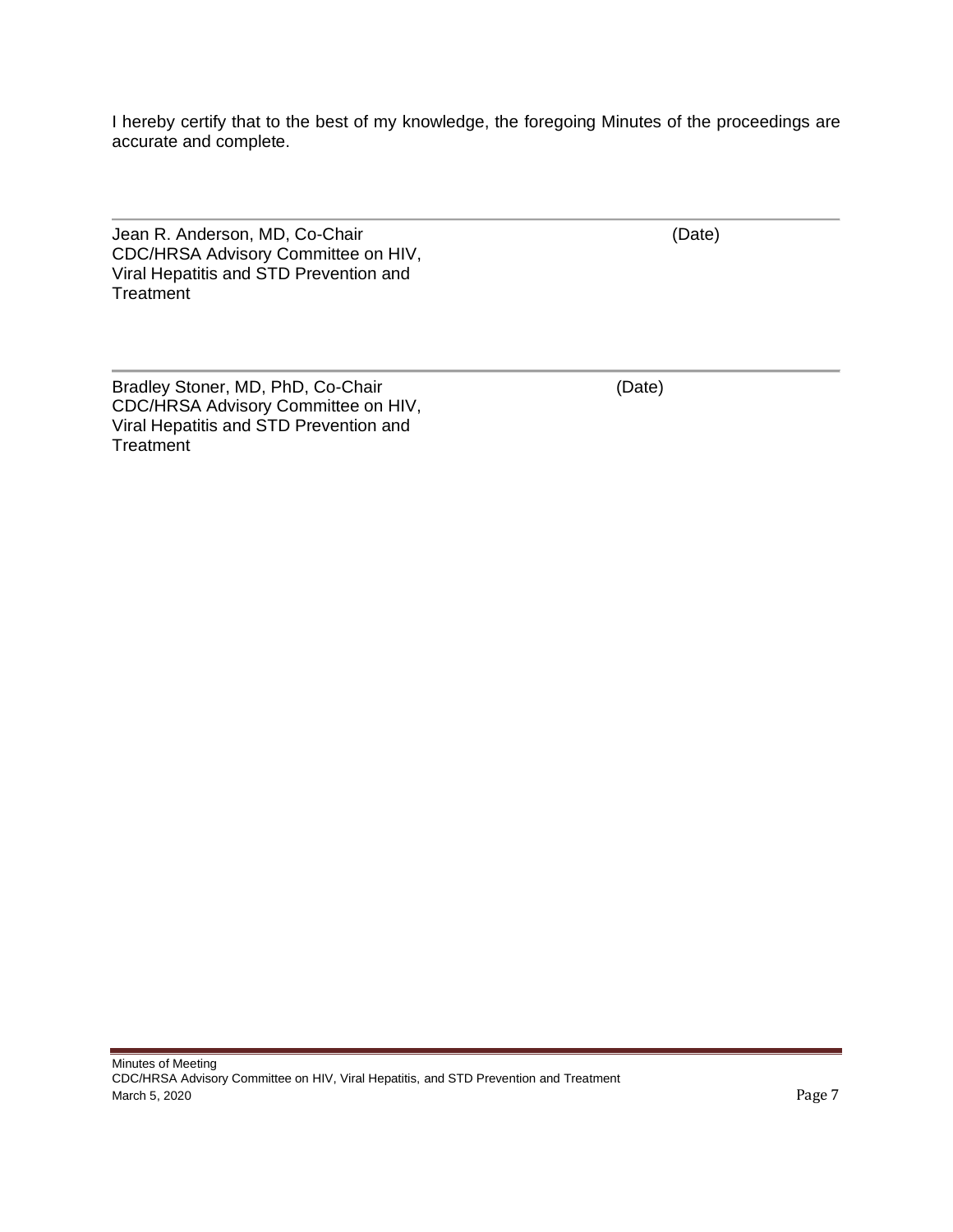# **Attachment 1: Participant List**

### <span id="page-7-0"></span>**CHAC Members Present**

Dr. Jean Anderson, Co-Chair Dr. Bradley Stoner, Co-Chair Dr. Marvin Belzer Dr. Jodie Dionne-Odom Ms. Debra Hauser Mr. Venton Hill-Jones Mr. Devin Hursey Dr. Jennifer Kates Mr. Greg Millett Dr. Michael Saag Dr. Lynn Taylor

### **CHAC Members Absent**

Dr. Wendy Armstrong Dr. Demetre Daskalakis Dr. Travis Gayles Dr. Shruti Mehta Dr. Johanne Morne Ms. Kneeshe Parkinson Ms. Gloria Searson

## **CHAC Ex-Officio Members Present**

Dr. Pradip Akolkar Dr. Paul Gaist Mr. Richard Haverkate Ms. Kaye Hayes Dr. Neeraj Gandotra

## **CHAC Liaison Representative**

Mr. Carl Schmid

## **CHAC Designated Federal Officers**

Dr. Laura Cheever HRSA/HAB Associate Administrator

Dr. Jonathan Mermin CDC/NCHHSTP Director

## **Federal Agency Attendees**

Dr. Theresa Jumento, HRSA Ms. Sara Bingham, CDC Ms. Margie Scott-Cseh, CDC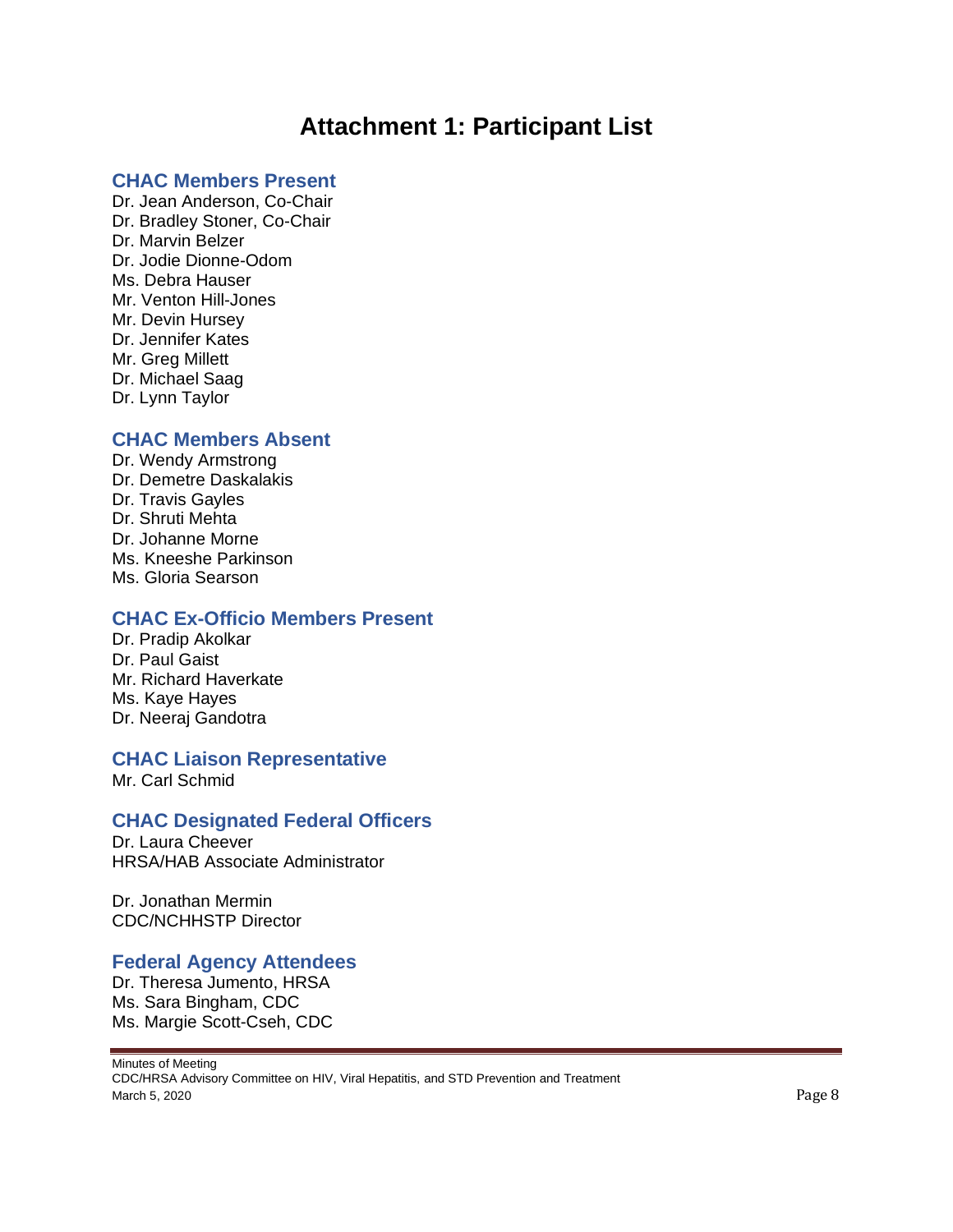Dr. Paul Weidle, CDC Ms. Sara Zeigler, CDC Samantha Zenlea, HRSA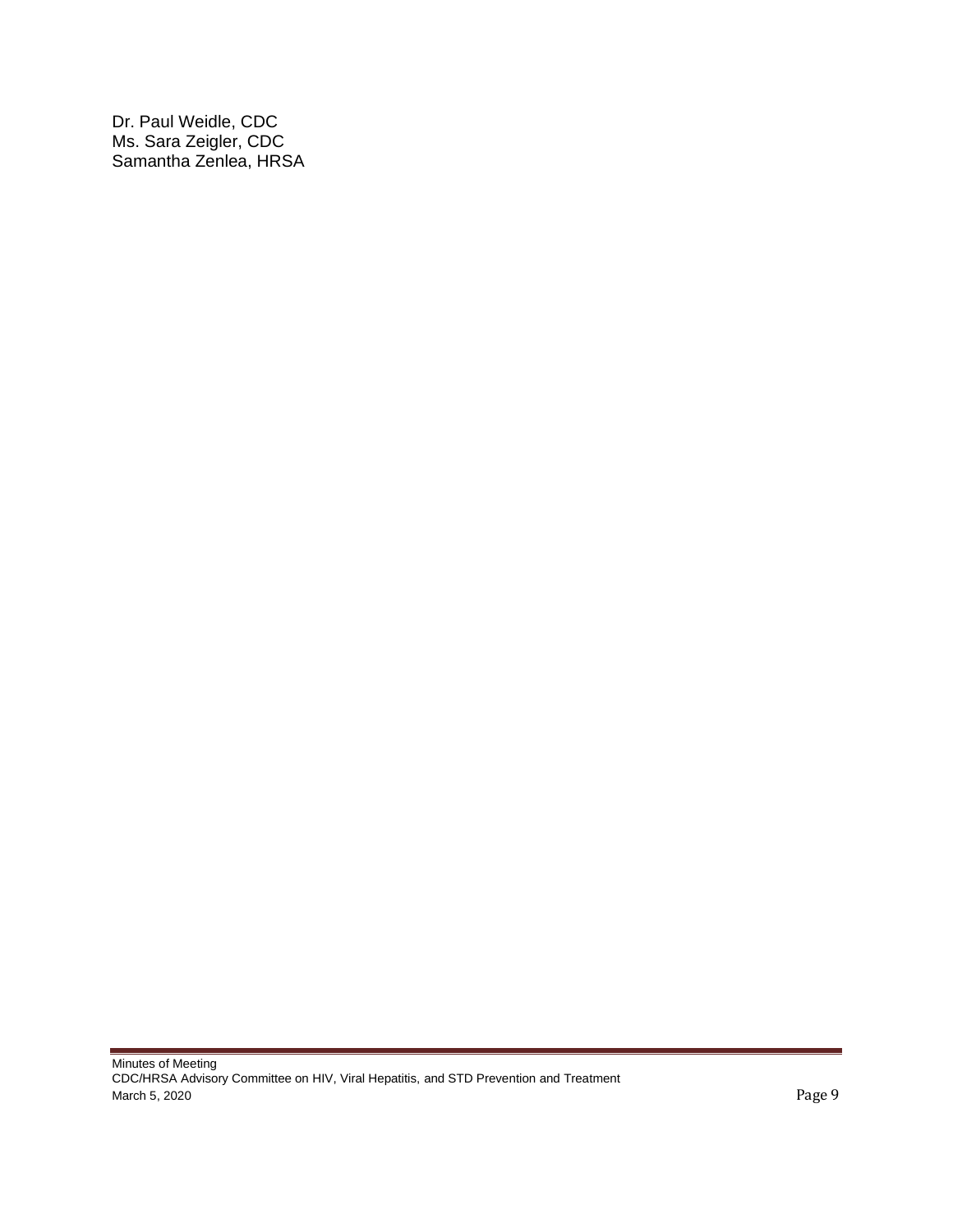# <span id="page-9-0"></span>**Attachment 2: Recommendation Letter on Recency Assay-Based Incidence Estimation**

March 6, 2020

Robert R. Redfield, MD **Director** Centers for Disease Control and Prevention 1600 Clifton Road, N.E. MS H21-10

Atlanta, GA 30333

Thomas J. Engels **Administrator** Health Resources and Services Administration 5600 Fishers Lane, Rm 14-71 Rockville, MD 20857

Dear Dr. Redfield and Mr. Engels:

The CDC/HRSA Advisory Committee on HIV, Viral Hepatitis and STD Prevention and Treatment (CHAC) met on November 14, 2019. During that meeting, the CHAC discussed the CDC's proposed recency testing pilot program, which would be undertaken in the support of the Ending the HIV Epidemic Initiative (EHE). Information about the pilot and recency testing technology was presented to the CHAC by CDC. In addition, the CHAC was provided with a report from a CHAC working group on the National HIV/AIDS Strategy Update and the EHE (NHAS/EHE), which had reviewed plans for the pilot and consulted with key stakeholders in September 2019. Based on this information and concerns raised during the November meeting, the CHAC moved to recommend that CDC first consider these concerns and present responses to the CHAC prior to proceeding with the pilot.

### **Background**

In February 2019, during his State of the Union speech, President Donald Trump introduced a new initiative to end HIV transmission by 75% by 2025 and by 90% by 2030. The Ending the HIV Epidemic Initiative (EHE) is intended to reduce HIV transmission by scaling up effective HIV prevention and treatment interventions, including HIV testing. One of the metrics that will be used to ascertain the effectiveness of the initiative is HIV incidence, but measuring HIV incidence has proven challenging and HIV diagnoses are often used a proxy instead. However, it is possible that if the EHE is successful in increasing testing rates, it could result in an increase in HIV diagnoses, which may not reflect an increase in underlying incidence. Based on technological improvements in HIV recency assays and on more robust means for interpretation of recent assay results (i.e., recent infection testing algorithms, RITAs), CDC is therefore considering a pilot project to reassess recency assay-based HIV incidence estimation within a select number of health departments to determine if this method provides a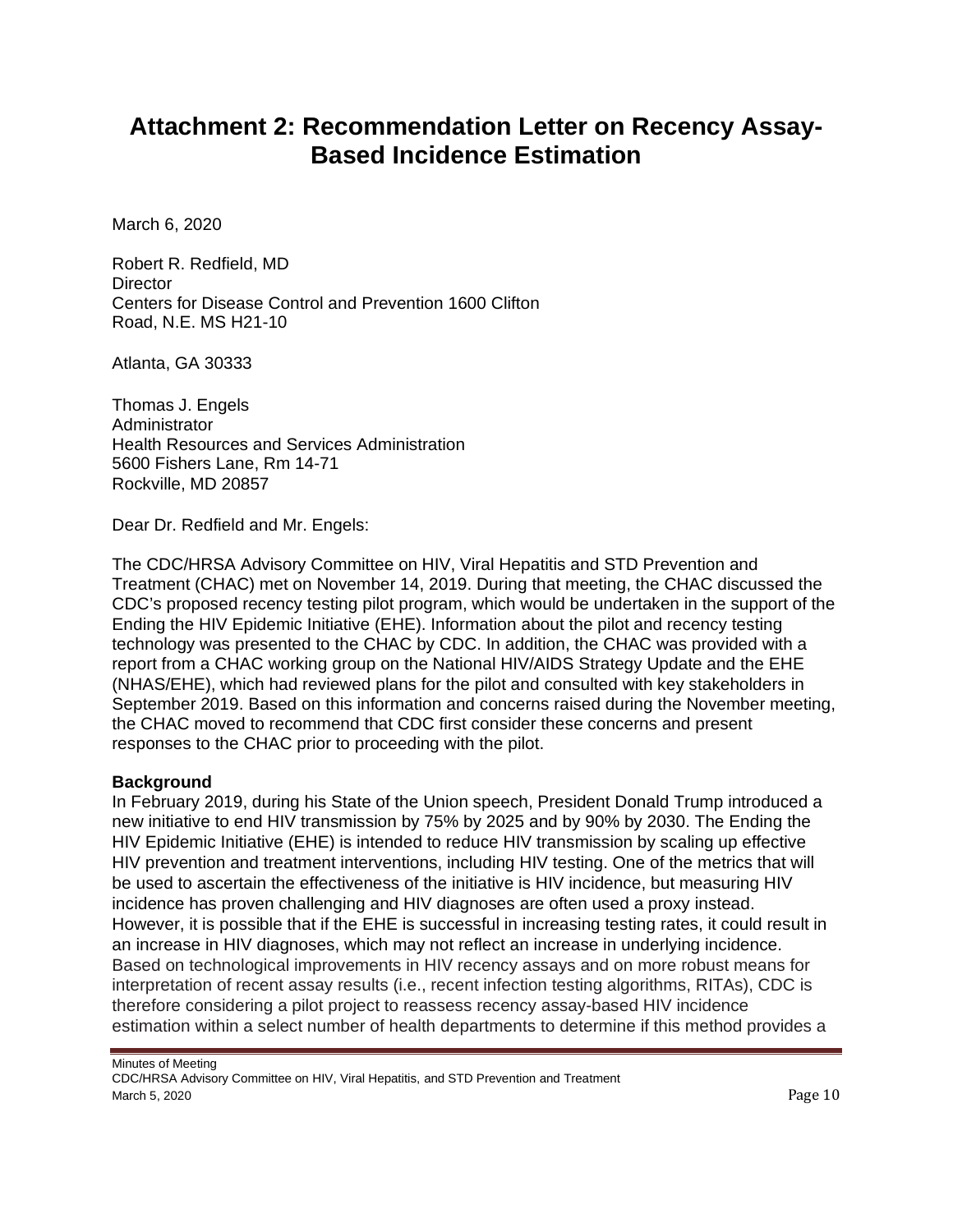good metric to distinguish between new diagnoses and new infections.

While the CHAC recognizes the importance of tracking implementation of the EHE, including the need to understand if it is driving down HIV incidence, several concerns about the pilot were raised by stakeholders consulted by the working group and by CHAC members during the November meeting. These include concerns about:

- The lack of clarity about the purpose of the pilot and the specific information it is expected to produce;
- The lack of information on the relative benefits of recency assay testing compared to existing methods;
- The costs (monetary, time, technical expertise, and unanticipated issues) of the new method to assess new HIV infections relative to existing methods;
- The potential harmful use of the data, such as to prosecute individuals with recent incident HIV for transmitting HIV to others, particularly in states with HIV criminalization laws, and the risk of undermining community trust;
- The lack of clinical benefit to individuals under the pilot because treatment guidelines remain the same for individuals with new or chronic HIV infection; and
- The lack of a plan to engage community members in the pilot's conception or implementation.

These concerns echo the issues raised in consultations with subject matter experts representing health departments, surveillance and laboratory personnel and community representatives knowledgeable of HIV testing policies and practices. Summary comments from three separate calls on September  $27<sup>th</sup>$  and  $30<sup>th</sup>$  are described below:

- 1. Provide clear information on the benefits of the Modified Bio-Rad assay for HIV recency testing (as well as other methodologies for estimating incidence), remaining questions, and the specific information the pilot is expected to produce.
- 2. Conduct a thorough evaluation of the costs associated with transitioning to the latest HIV testing technology relative to the current methodology. Because CDC has used assay-based testing in the past, troubleshooting for any issues that were previously encountered should be sufficiently addressed before implementing the pilot project. Aside from monetary costs, these issues include:
	- a. the time and effort required to amend IRB documents and OMB approval to implement the new technology;
	- b. challenges in changing existing lab work flows to accommodate the new technology
	- c. resolving varying state and local regulations in the shipment of specimens and lab reporting

Conduct meaningful consultations with the community about the pilot project. Given existing community concerns with molecular surveillance, the proposed project raises issues in the HIV community regarding the clinical benefit to patients; privacy of test results and the possibility of data to be subpoenaed and used by courts to prosecute people living with HIV; the degree to which directionality of infection can be inferred by the testing technology; and how consent will be obtained from people testing for HIV. An ongoing process for community involvement, such as a community advisory board,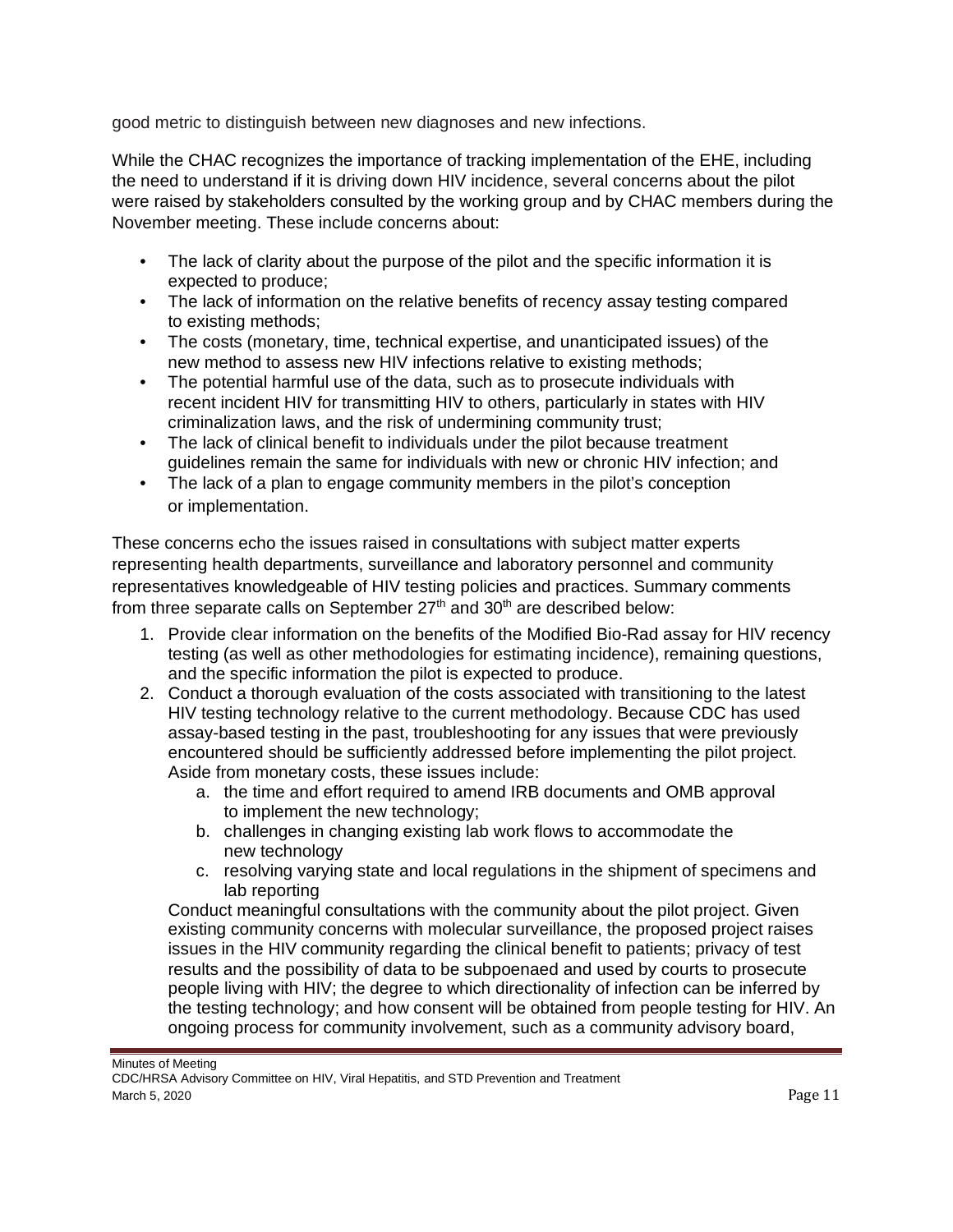should be an integral component of the pilot.

- 4. Support health departments and labs if there is a transition to the new testing methodology. Past efforts to obtain and ship specimens and to change lab reporting for commercial or public health labs have encountered issues with local laws, capacity or other issues. These issues must be worked out a priori such that specimen availability and shipping and standardization in reporting/ surveillance would ease implementation of the pilot project if it is moved forward.
- 5. Because other assays in development may give equivalent or better estimates of recency without requiring another blood sample, new technologies should be considered if they offer advantages in terms of cost, feasibility or accuracy of recency estimates.

## **Recommendations**

Based on stakeholder input, the working group report, and discussion at the CHAC meeting, the CHAC recommends that CDC first consider and respond to the various concerns raised before proceeding with the pilot. Specifically, we recommend that CDC provide to the CHAC:

- A clear overview of the new information the pilot is expected to produce;
- A plan for including a process evaluation during the pilot that could delineate the advantages and disadvantages of switching to a new technology versus existing methods for determining HIV recency Background on the existing evidence on recency testing relative to current methods;
- Information on the reliability and validity of new HIV infection estimates over time when switching from an old methodology to a new methodology. Will there be issues in data consistency between the two methodologies?
- An assessment of the costs associated with the proposed new testing approach, including costs related to the need for authorization, laboratory workflow changes, and shipping requirements.
- A plan for robust and ongoing community engagement in the development and implementation of the pilot;
- How concerns about the potential harmful use of data will be addressed and mitigated—particularly in states with HIV criminalization laws that do not reflect the current scientific facts about HIV transmission;
- Information on how support would be provided to health departments and laboratories for transitioning to the new testing method;

Thank you for your efforts on behalf of the populations served by our committee, and of our committee members.

Respectfully,

Jean R. Anderson, MD CHAC co-chair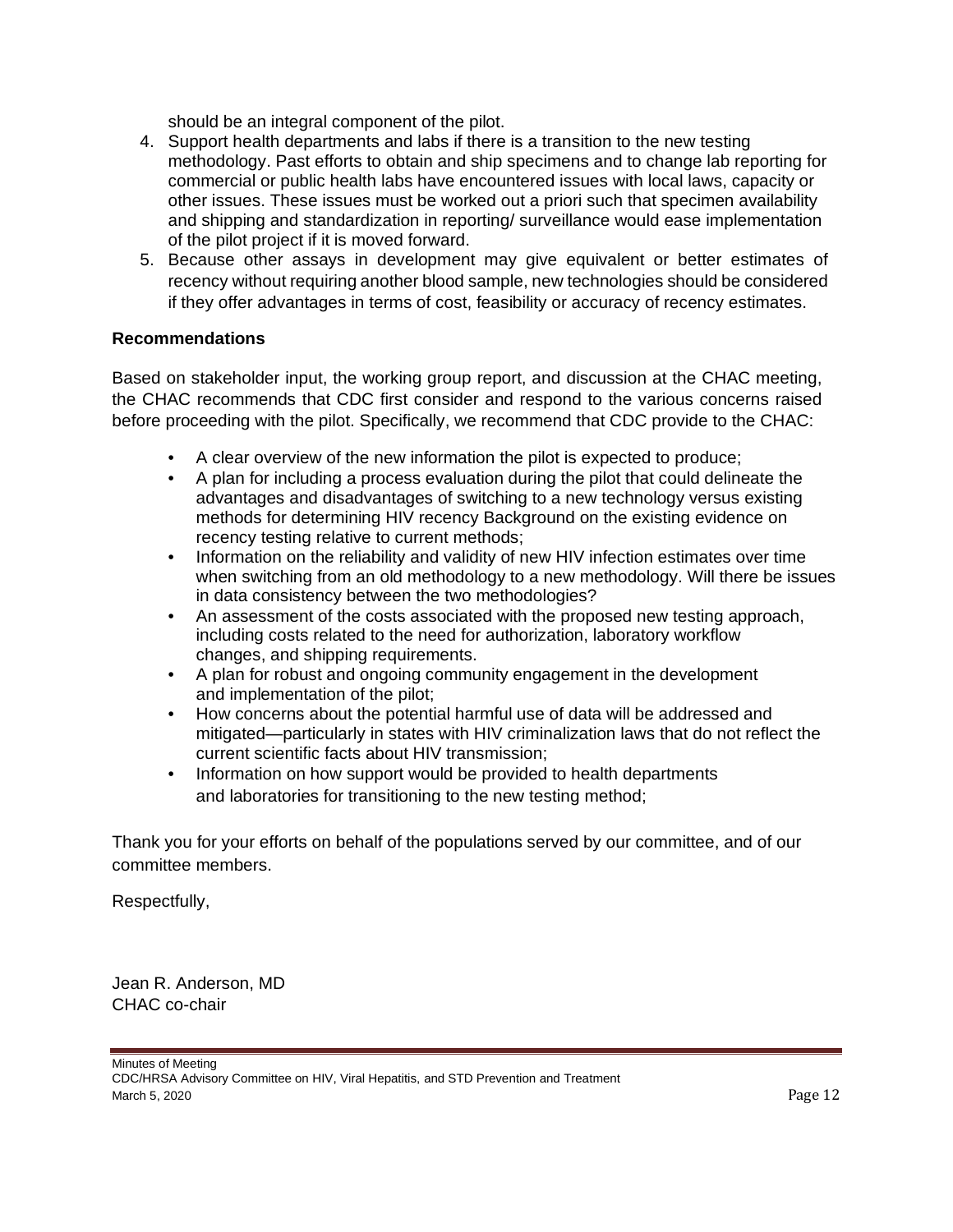Bradley Stoner, MD, PhD CHAC co-chair

cc: Dr. Laura Cheever, Associate Administrator, HRSA Dr. Jonathan Mermin, Director NCHHSTP, CDC CHAC Members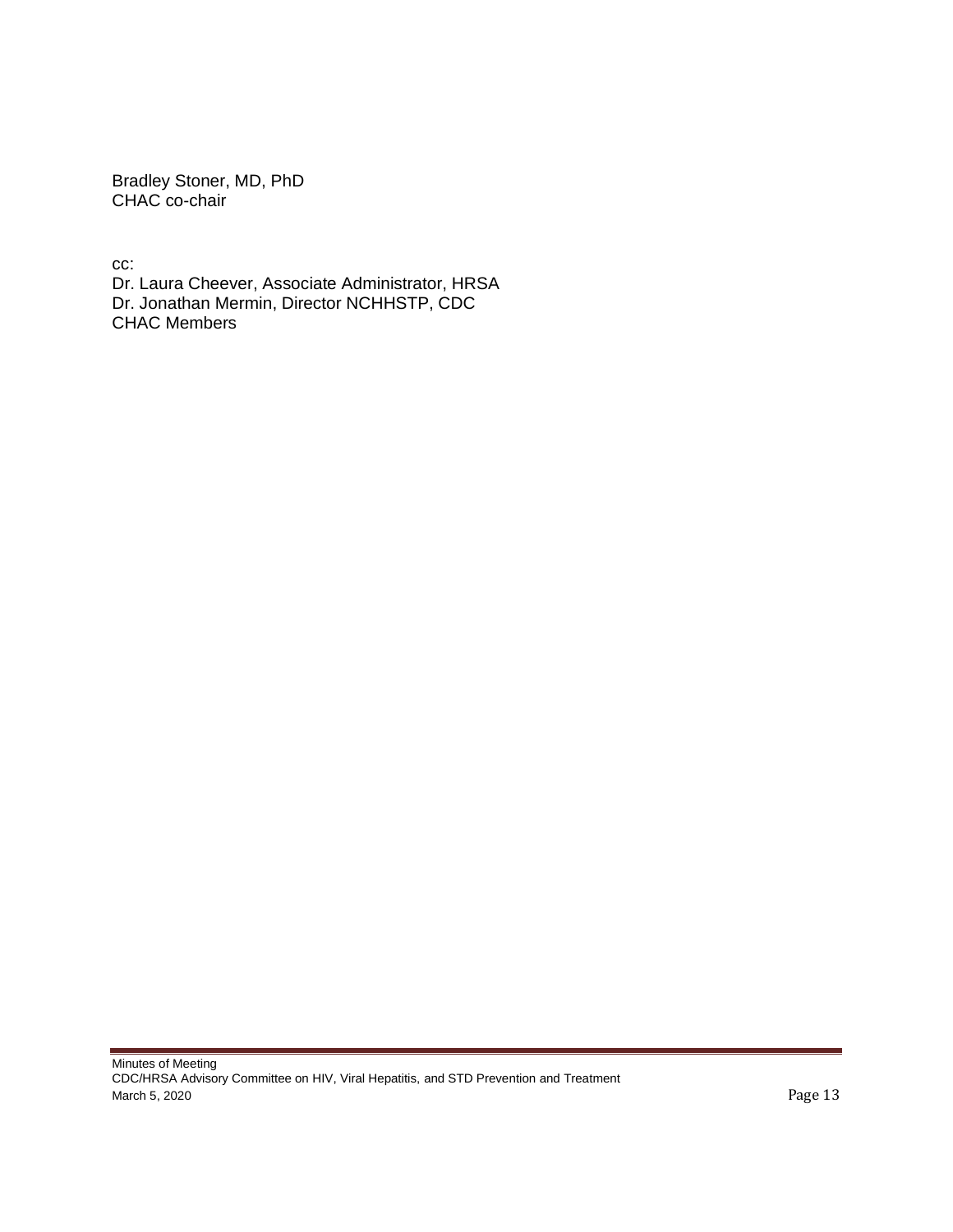# <span id="page-13-0"></span>**Attachment 3: Recommendation Letter on HIV and Youth**

DRAFT

January 15, 2020

The Honorable Alex M. Azar II, Secretary U.S. Department of Health and Human Services 200 Independence Avenue, SW Washington, D.C. 20201

Dear Secretary Azar:

The Centers for Disease Control and Prevention/Health Resources and Services Administration (CDC/HRSA) Advisory Committee on HIV, Viral Hepatitis and STD Prevention and Treatment (CHAC) met on **XXXX.** During this meeting, the CHAC passed a resolution and is sending a recommendation, described below, for your consideration.

#### **Background and Rationale**

Currently *Ending the HIV Epidemic: A Plan for America* does little to prioritize the needs of young people disproportionately impacted by HIV and AIDS. In addition, the Administration's actions to fund abstinence-only programming, limit young people's access to confidential care for sensitive sexual health services, and expand religious exemptions that discriminate against LGBTQ individuals, undermine public health best -practices to meet the comprehensive HIV prevention and care needs of these youth.

Some facts:

- Young people, ages 13 to 24, accounted for 21percent of new HIV diagnoses in 2017. 7,125 youth, ages 13 to 24 were newly diagnosed with HIV in 2017. Twenty-one percent of these young people were 15-19 years of age.
- In 2017, 90percent of new HIV diagnoses among young people were experienced by gay and bisexual young men.
- In 2016, 50,000 youth were living with HIV. More than half (56 percent) were unaware of their HIV status.
- Young people, ages 13-24 who are living with HIV, are the least likely of any age group to be linked to care in a timely manner. They also are the least likely of any age group to have a suppressed viral load.

The national HIV plan should prioritize the needs of young people, particularly gay and bisexual young men and trans youth, and take into account all of the strategies and tools available to educate, empower and affirm these young people. Currently the plan focuses on four strategies: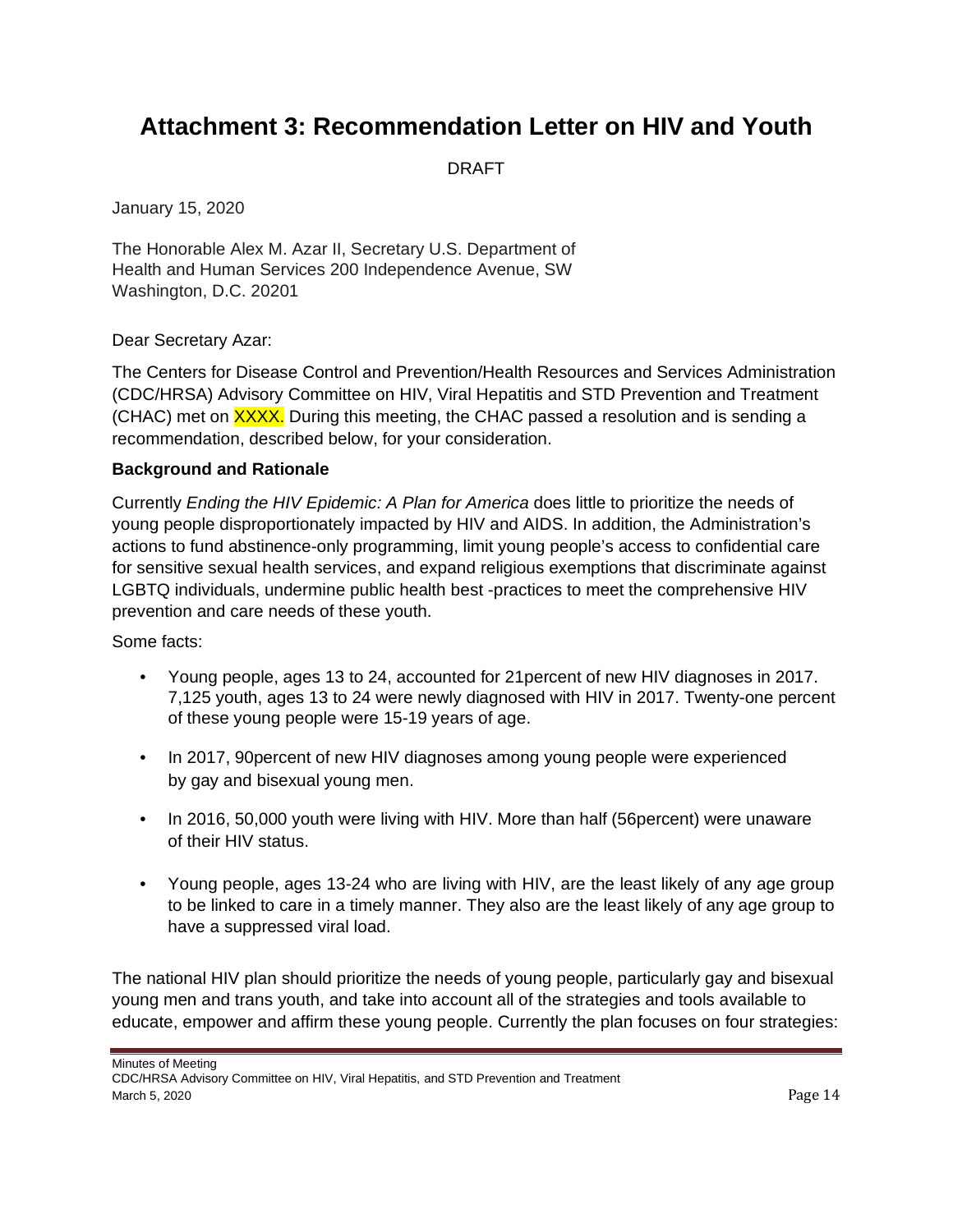Diagnose, Treat, Prevent, and Respond. However, in many states, the barriers youth under age 18 face when seeking health care may stifle the plan's impact among this population. For example, in 2018, more than 30 states had laws requiring parental consent for minors to obtain PrEP. Condoms, which are more readily available to young people, are not prioritized within the current plan.

In addition, actions by agencies within the federal government are undermining public health efforts to end the epidemic.

Recent funding opportunities released by the Office of Adolescent Health propel implementation of ineffective and dangerous abstinence-only programs, rebranded as Sexual Risk Avoidance. These programs use fear and shame in an effort to control young people's behavior, stigmatize youth who are sexually active, and retraumatize survivors of sexual assault. However, fear, shame and stigma undermine young people's ability to disclose sexual health histories, obtain and use condoms and/or PrEP, seek STI/HIV testing, and obtain and remain engaged in health care services.

In addition, changes to Title X have limited minor's access to confidential services by removing federal requirements that Title X funded clinics provide young people with confidential access to sensitive health care services (contraception, drug and alcohol treatment, HIV and STI testing and treatment, and mental health care) regardless of state policy.

Significantly, in 2018, over 30 states had restrictions on minor's ability to obtain PrEP without parental consent or notification.

Finally, many of the administration's actions further stigmatize LGBTQ individuals and undermine public health efforts to end the epidemic. For example, over the past year, among other actions:

- The Department of Health and Human Services [announced](https://www.hhs.gov/about/news/2019/11/01/hhs-issues-proposed-rule-to-align-grants-regulation.html) it would not enforce, and planned to repeal, regulations prohibiting discrimination based on gender identity, sexual orientation, and religion in all HHS grant programs. These include programs to address the HIV, opioid, and youth homelessness epidemics, as well as hundreds of billions of dollars in other health and human service programs.
- The Department of Education [published final regulations](https://www.federalregister.gov/documents/2019/11/01/2019-23129/student-assistance-general-provisions-the-secretarys-recognition-of-accrediting-agencies-the) permitting religious schools to ignore nondiscrimination standards set by accrediting agencies.
- The Department of Health and Human Services cancelled a plan to explicitly prohibit hospitals from discriminating against LGBTQ patients as a requirement of Medicare and Medicaid funds.
- Department of Housing and Urban Development [removed requirements](https://wexton.house.gov/media/press-releases/reps-wexton-pressley-slam-secretary-carson-s-latest-attack-transgender) that applicants for homelessness funding maintain anti-discrimination policies and demonstrate efforts to serve LGBT people and their families, who are more likely to be homeless.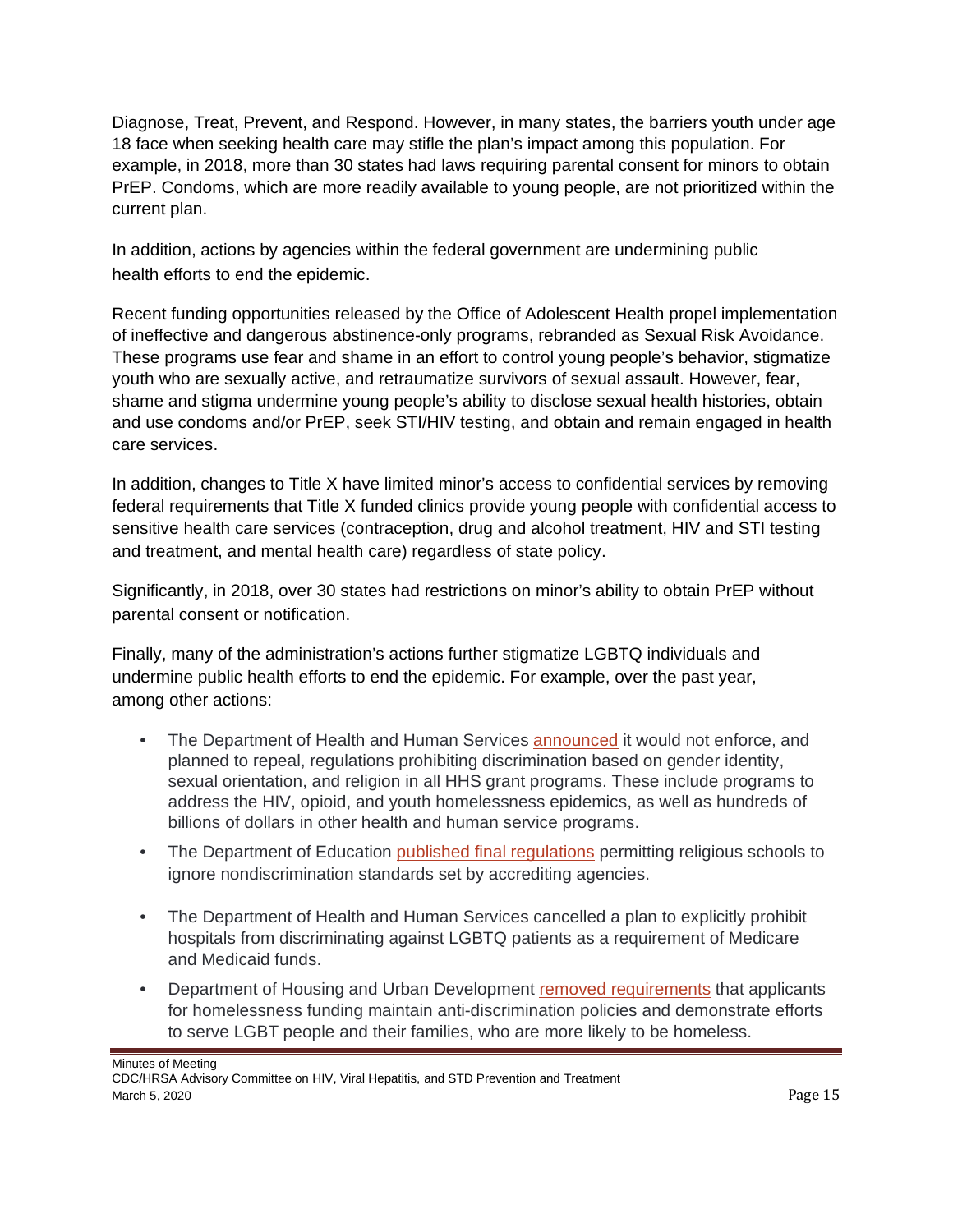- Department of Housing and Urban Development (HUD) announced a plan to gut regulations prohibiting discrimination against transgender people in HUD-funded homeless shelters.
- Department of Defense put President Trump's ban on transgender service members into effect, putting service members at risk of discharge if they come out or are found out to be transgender.

Yet, there are programs within the federal government that have proven effective in helping young people reduce risk behaviors. From 2014-2018, for less than \$10 per student, CDC/DASH provided school districts with funding and technical assistance to: implement quality sex education, create formal referral networks to community health care services, and support GSAs. As a result of these efforts, funded school districts increased implementation of quality sex education to 88percent of middle schools and 93percent of high schools, increased access to key youth friendly health services, referring over 65,000 students, and increased safe and supportive environments by expanding student-led inclusive clubs to 76percent of schools. Together, these strategies led to statistically significant declines in the percentage of students who ever had sex, were currently sexually active, and/or had more than four partners.

And still, CDC/DASH's support only reaches eight percent of the 26 million middle and high school students nationwide.

## **Recommendations**

CHAC calls on the Administration to prioritize young people, particularly gay, bisexual and trans youth within the National HIV Plan. CHAC further urges the Administration to return to public health principals that recognize the importance of confidentiality on the health care decisions of youth and rescind religious exemptions that discriminate against LGBTQ individuals. These religious exemptions stigmatize communities disproportionately impacted by HIV and AIDS and serve as barriers to care for these communities.

In addition, we urge HHS to expand CDC/DASH programs that have proven successful at building protective factors (school connectedness) and reducing sexual risk taking among youth (sexual health education and linkages to sexual health services, such as:

- Quality sex education. Quality sex education can build young people's ability to: communicate desires and boundaries and share sexual health histories, understand the difference between healthy and unhealthy relationships, obtain PrEP and condoms, normalize routine STI/HIV testing, and help young people to become informed consumers of health care services.
- GSAs in every school. Research shows the presence of a GSA provides a protective factor even for LGBTQ youth who do not participate in the GSA's programming.